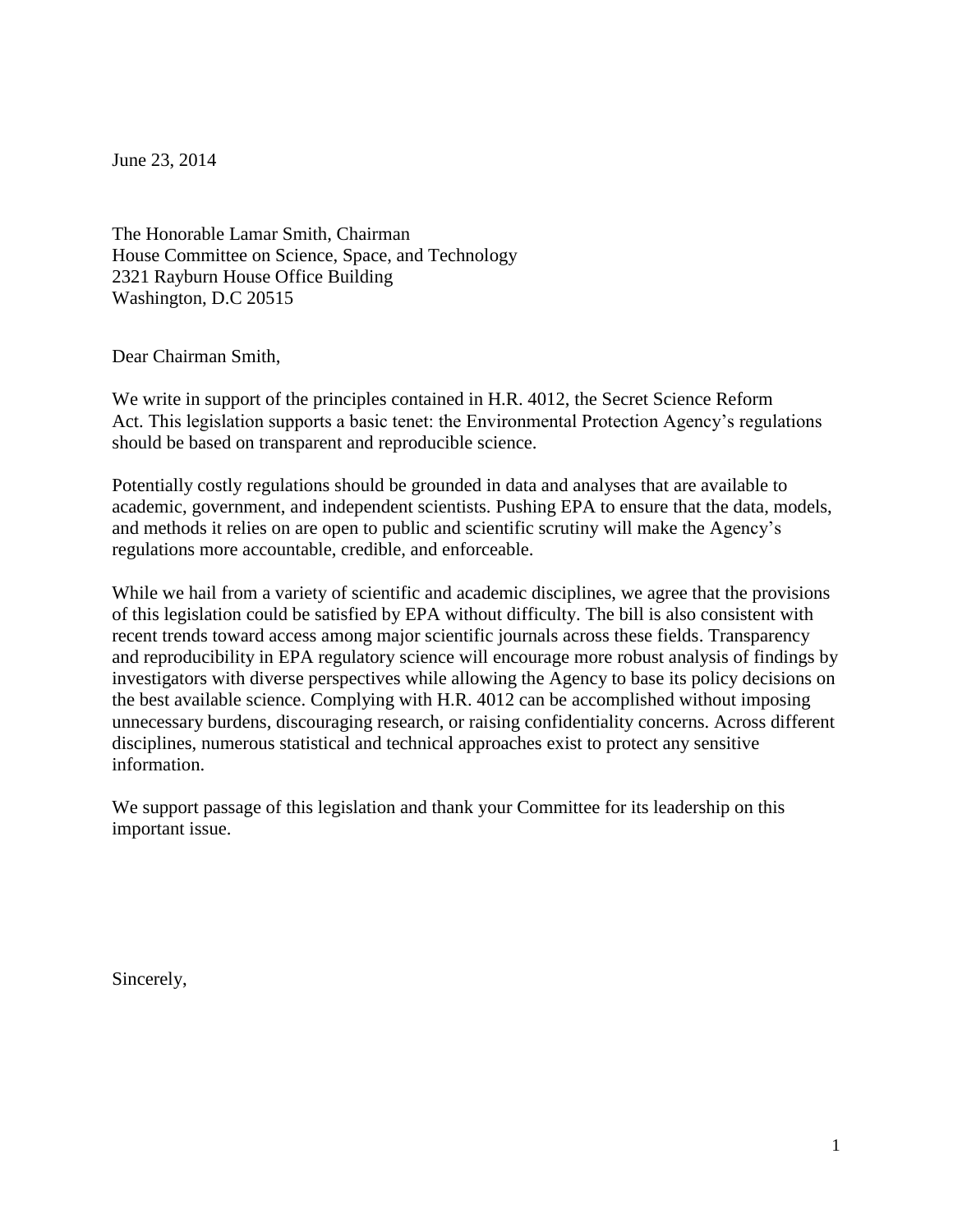Dr. Charles A. Ager, PhD Founder and Chairman, Nanominerals Corp

Dr. Ralph B. Alexander, PhD Former Associate Professor, Physics, Wayne State University

Mr. Robert A. Ashworth Chemical Engineer

Dr. Charles R. Anderson, PhD President and Principal Scientist, Anderson Materials Evaluation, Inc.

Dr. J. Scott Armstrong, PhD Professor, Marketing, Wharton School, University of Pennsylvania

Dr. James R. Barrante, PhD Professor Emeritus, Physical Chemistry, Southern Connecticut State University

Dr. Charles Battig, M.D. President, Piedmont Chapter, Virginia Scientists and Engineers for Energy and Environment

Dr. Denis Beller, PhD Research Professor, Nuclear Engineering, University of Nevada Las Vegas

Dr. David J. Benard, PhD Physicist (ret.)

Dr. Michael A. Berry, PhD Former Deputy Director, National Center for Environmental Assessment, USEPA (ret.) and Research Professor, Environmental Sciences, University of North Carolina at Chapel Hill

Dr. Charles A. Berst, PhD Emeritus Professor, English, University of California, Los Angeles

Dr. William M. Briggs, PhD Statistical Consultant and Adjunct Professor of Statistical Science, Cornell University

Dr. Edward Calabrese, PhD Professor, Environmental Health Sciences, University of Massachusetts Amherst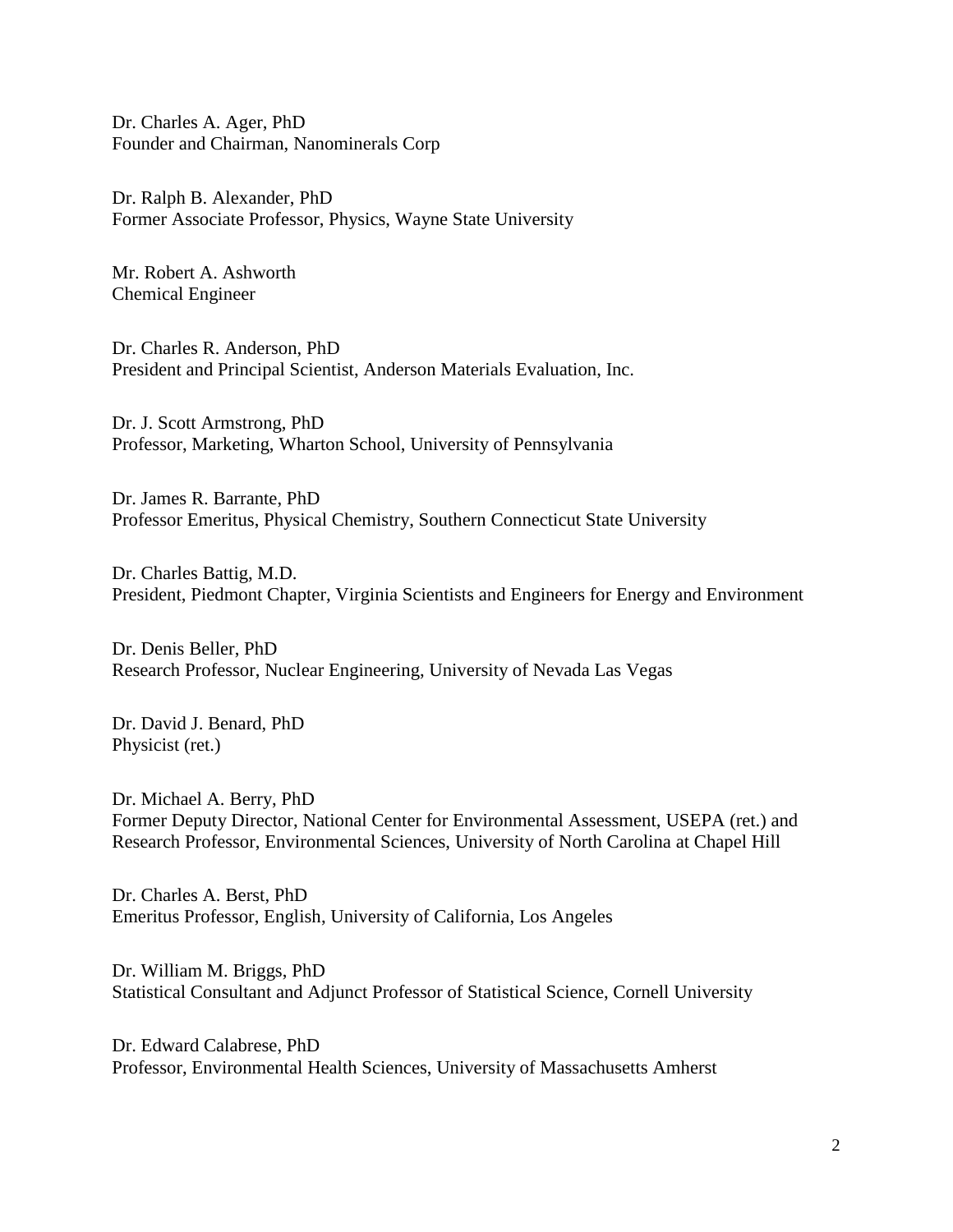Dr. Angelo J. Campanella, PhD Principal, Campanella Acoustics

Dr. Alan Carlin, PhD Senior Operations Research Analyst, USEPA (ret.)

Dr. Lawrence M. Cathles, PhD Professor, Geological Sciences, Cornell University

Dr. Charles R. Christensen, PhD Research Physicist, Retired from Weapon Sciences Directorate, US Army Aviation and Missile Command.

Dr. Dustin Chambers, PhD Associate Professor, Economics, Salisbury University

Dr. Michael S. Coffman, PhD President, Environmental Perspectives, Inc.

Dr. Roger Cohen, PhD Fellow, American Physical Society

Dr. William F. Condon, PhD Emeritus Professor, Chemistry, Southern Connecticut State University

Dr. Louis Anthony Cox, Jr., PhD Chief Sciences Officer, Next Health Technologies; Clinical Professor, Biostatistics and Informatics, University of Colorado Health Sciences Center; and President, Cox Associates

Dr. James Crosswell, MD Physician

Dr. Tim Davis, PhD Licensed Specialist Clinical Social Worker

Dr. Ulrich Decher, PhD Adjunct Faculty, University of Hartford

Dr. Arthur Desrosiers, ScD Environmental Health Physicist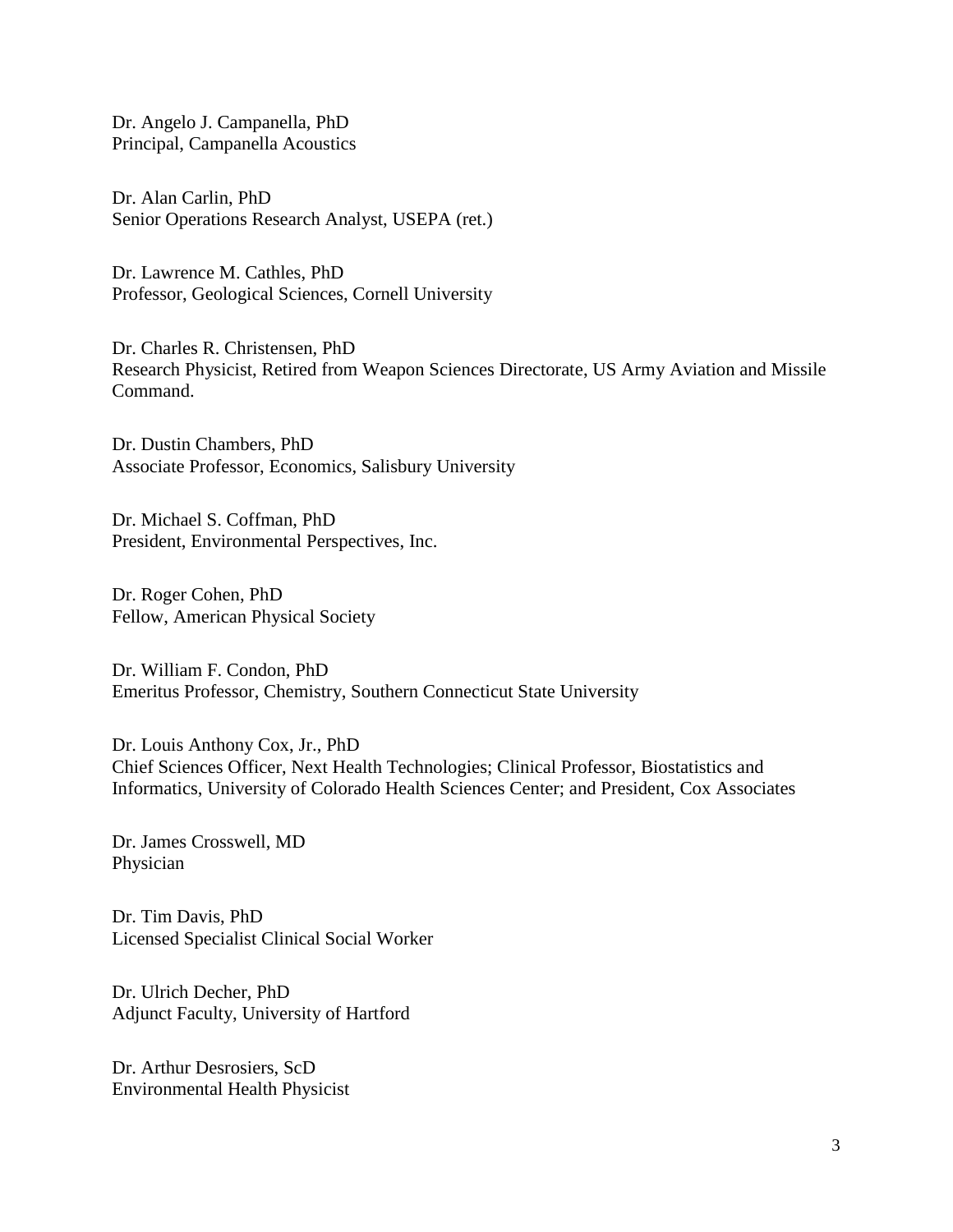Dr. Pamela C. Dodds, PhD Registered Professional Geologist

Dr. Harold H. Doiron, PhD Chairman, The Right Climate Stuff Research Team

Dr. Nicholas Drapela, PhD Former Professor, Chemistry, Oregon State University

Mr. John Droz, Jr. Physicist and Executive Director of the Alliance for Wise Energy Decisions

Mr. John Dale Dunn, MD, JD Consultant Emergency Services/Peer Review, Civilian Faculty, Emergency Medicine Residency, Carl R. Darnall Army Medical Center, Fort Hood

Dr. James E. Enstrom, PhD Researcher (ret.), School of Public Health, University of California, Los Angeles and President, Scientific Integrity Institute

Dr. Dan Ervin, PhD Professor, Finance, Perdue School of Business, Salisbury University

Dr. Irvin H. Forbing, DDS Dentist

Dr. Patrick Frank, PhD Research Chemist

Dr. Gordon J. Fulks, PhD Astrophysicist

Dr. Laurence I. Gould, PhD Professor, Physics, University of Hartford

Dr. Shawn Grannell, PhD Inventor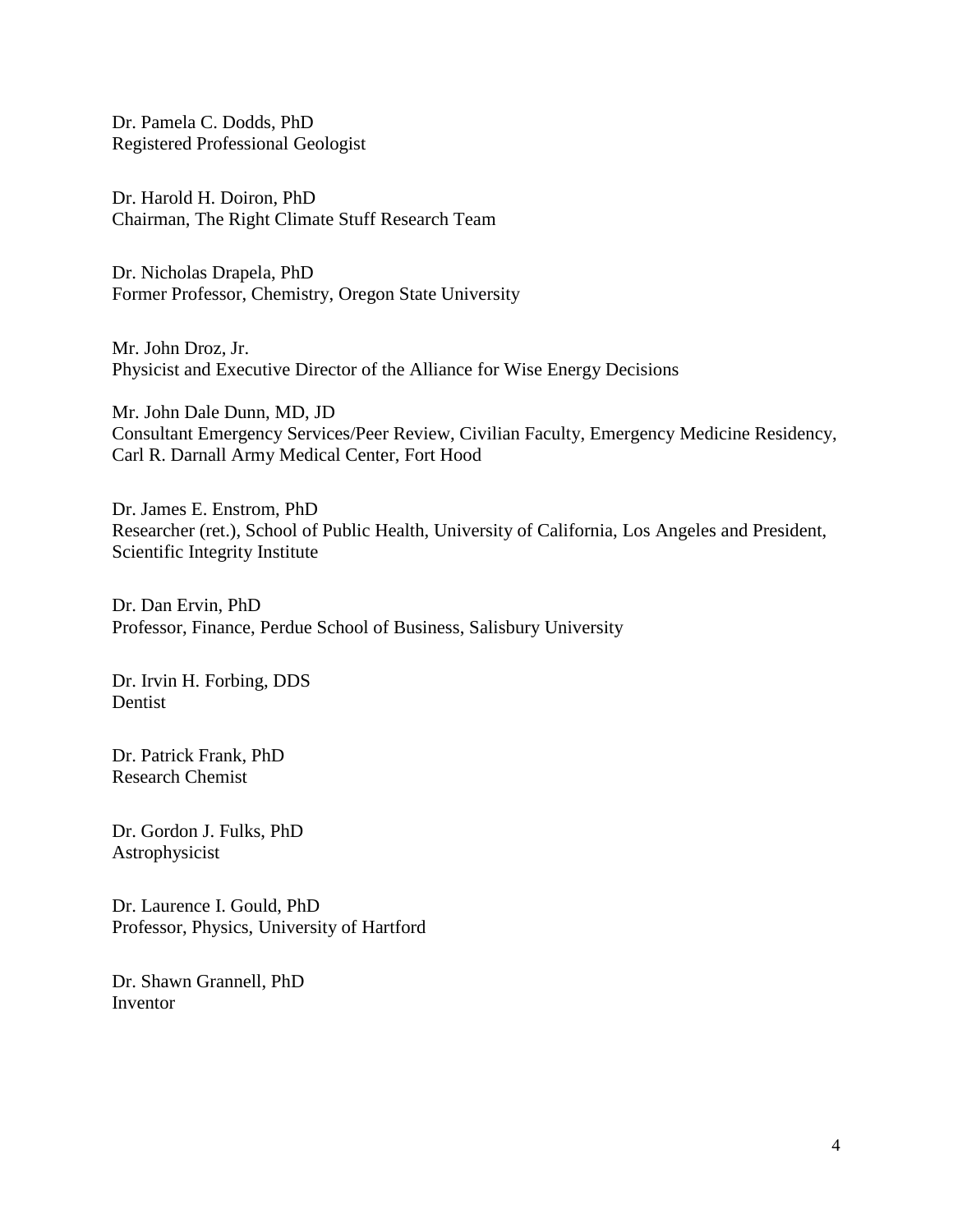Dr. William M. Gray, PhD Professor Emeritus, Department of Atmospheric Science, Colorado State University

Dr. Tim Groseclose, PhD Professor, American Politics and Public Policy, University of California, Los Angeles

Dr. William Happer, PhD Professor, Physics, Princeton University

Dr. Victor Davis Hanson, PhD Senior Fellow, Hoover Institution at Stanford University

Dr. Doug L. Hoffman, PhD Former Research Professor, Computer Science, University of North Carolina at Chapel Hill

Dr. Albert Kris Huber, PhD Electrical Engineer

Dr. W. Reed Johnson, PhD Professor Emeritus, Nuclear Engineering, University of Virginia

Dr. Jason S. Johnston, PhD Professor of Law, University of Virginia

Mr. Brian T. Kennedy President, The Claremont Institute

Dr. E. Christian Kopff, PhD Associate Professor, Classics, University of Colorado, Boulder

Dr. Patricia A. Lapoint, PhD Professor, Management, McMurry University

Dr. Lubert Leger, PhD Former Assistant Chief, Materials Division, Engineer Directorate, Johnson Space Center, NASA

Dr. Jay Lehr, PhD Science Director, The Heartland Institute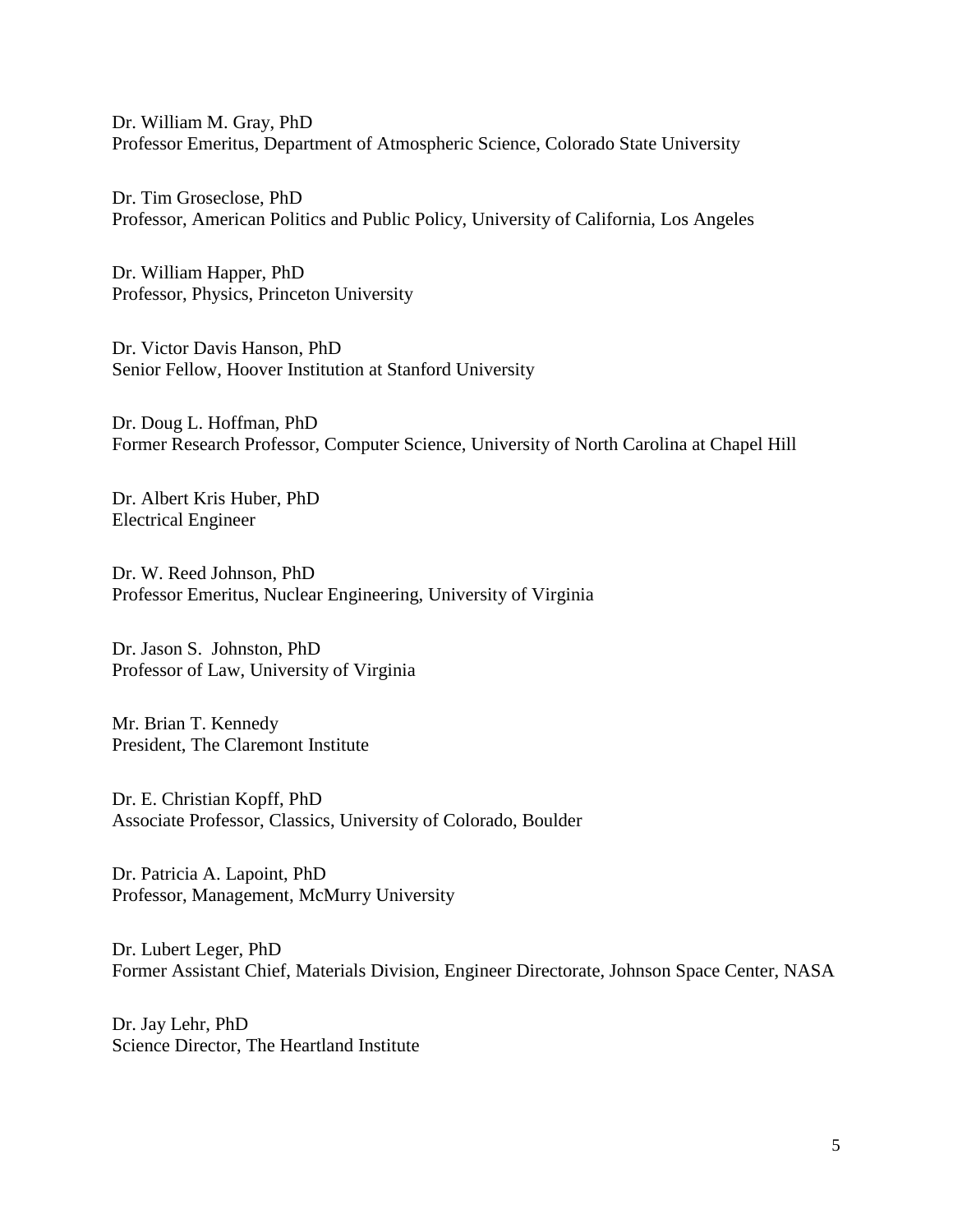Dr. Jonathan A. Lesser, PhD President, Continental Economics

Dr. Richard E. Lindstrom, PhD Professor Emeritus, University of Connecticut

Dr. Anthony Lupo, PhD Professor, Atmospheric Science, University of Missouri

Dr. Matthew A. Malkan, PhD Professor, Physics and Astronomy, University of California, Los Angeles

Dr. Martin J. Mangino, PhD Professor, Surgery, Virginia Commonwealth University

Dr. Calvin Luther Martin, PhD Associate Professor of History (ret.), Rutgers University

Dr. John Martinis, PhD Professor, Physics, University of California, Santa Barbara

Dr. Robert J. Michaels, PhD Professor, Economics, California State University, Fullerton

Dr. Henry I. Miller, M.D. Robert Wesson Fellow in Scientific Philosophy and Public Policy, Hoover Institution at Stanford University

Dr. Ferenc M. Miskolczi, PhD Former Senior Principal Scientist, NASA Langley Research Center

Dr. Dennis M. Moltz, PhD Owner, High Desert Nuclear Technologies

Dr. Michael Newton, PhD Professor Emeritus, Forest Ecology, Oregon State University

Dr. Helen Schwiesow Parker, PhD Licensed Clinical Psychologist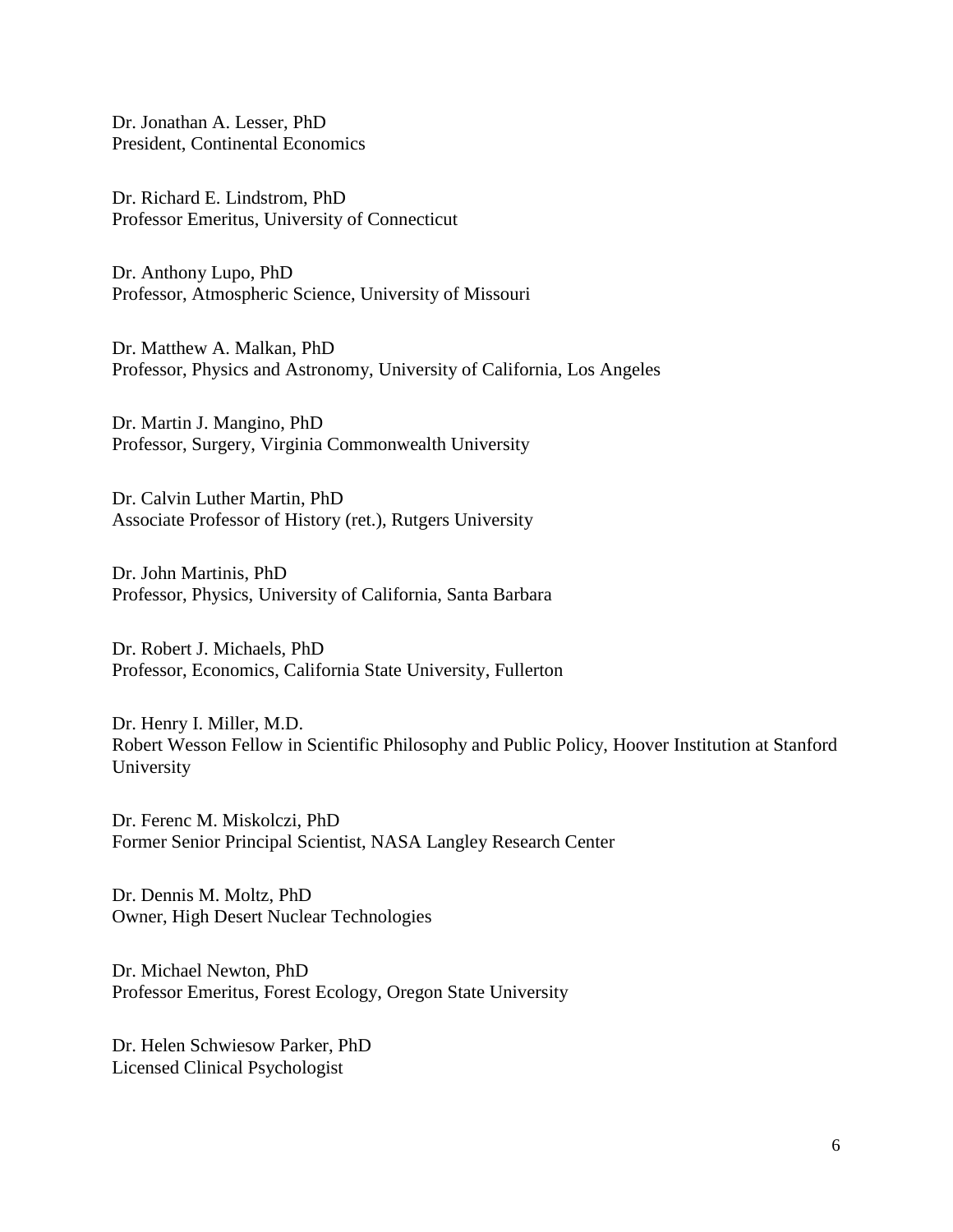Dr. Nina Pierpont, MD, PhD Former Clinical Professor of Pediatrics, College of Physicians and Surgeons, Colombia University; currently a pediatrician in private practice

Dr. Jerry L. Punch, PhD Professor Emeritus, Department of Communicative Sciences and Disorders, Michigan State University

Dr. Forrest J. Remick, PhD Emeritus Professor, Nuclear Engineering, and Emeritus Associate Vice President, Research, The Pennsylvania State University; and Commissioner (Retired), US Nuclear Regulatory **Commission** 

Dr. James H. Rust, PhD Professor of Nuclear Engineering (ret.), Georgia Tech

Mr. Donald F. Shaw, Sr. Senior Engineering Advisor

Dr. Thomas Sheahen, PhD, PE Physicist

Dr. S. Fred Singer, PhD Professor Emeritus, Environmental Science, University of Virginia, and Director, Science and Environmental Policy Project

Dr. Thomas L. Steepy, PhD Plant Pathologist

Dr. Gary Steinberg, DMD Dentist

Dr. Glenda Tannahill, PhD CEO/CFO, Good Samaritan

Dr. George S. Taylor, PhD Director, Palmetto Energy Institute

Dr. David E. Thompson, PhD Founder and President, Metric Echo, Inc, and Dean Emeritus, College of Engineering, University of Idaho